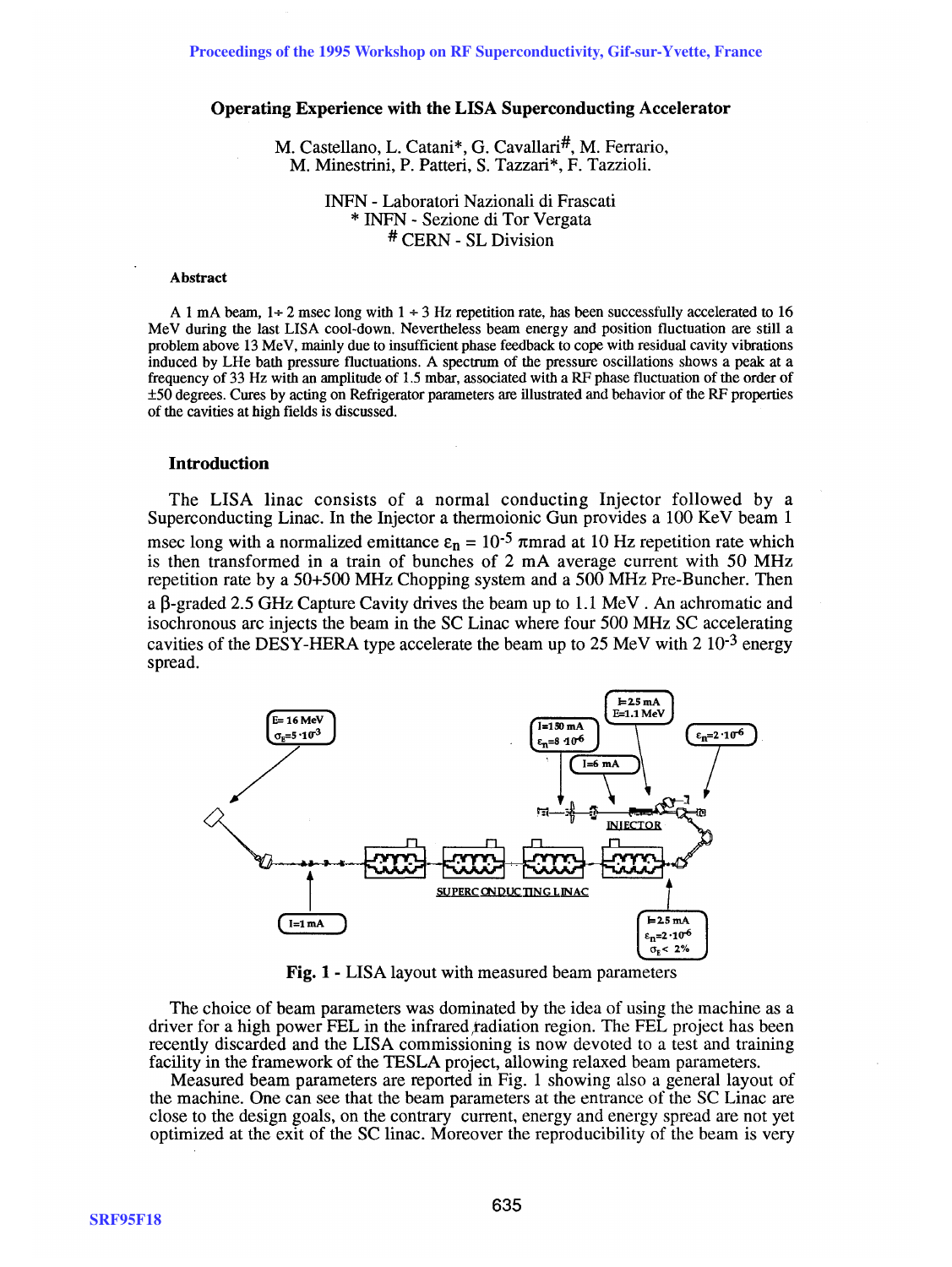low at higher energy (50 % of the pulses are accepted in the 2% energy window of the output spectrometer) due to a large beam energy and position fluctuations. These fluctuations are partially caused by variations of the injected beam parameters, especially the angle with respect to cavity axis, given the long distance before the next focusing quadrupole doublet. The main cause however is in the phase and amplitude fluctuation of the cavities.

#### Causes of beam energy and position fluctuations

A relevant problem encountered with the cold cavities was the presence of strong vibrations of intrinsic origin, i.e. not transmitted by external rotating machinery or such. The most sensitive method to detect these vibrations is to observe, with a low frequency spectrum analyzer, the output from a phase detector looking at the phase difference between the voltage incident on the cavity and that transmitted at the field pick-up.



Fig. 2 - Schematic view of a LISA cryostat

A sharp correlation with the spectra of pressure oscillation in the LHe bath has been detected with an accelerometer mounted on a bellow in communication with the LHe tank, as shown in Fig. 2. A spectrum of pressure oscillation, Fig. 3, showed a peak at a frequency of 30 Hz with an amplitude of 1.5 mbar, associated with a RF phase fluctuations of the order of  $\pm$  50 degrees, the exact values being slightly dependent on the status of the refrigerator.

The voltage and phase stabilization loops have a severe task, because the amplitude of the cavity structure vibrations is such as to cause cavity eigenfrequency variations of the order of a half bandwidth (50 Hz). The amplitude loop can cope with the corresponding voltage fluctuations only up to an average cavity voltage of 3 MV, above which the klystron power saturates.

A cross spectrum between cavities shows that the frequency of the line is identical (within 1 Hz bandwidth) for all cavities, indicating that the cause of such vibrations is to be looked for in the interaction of the cryostats with the refrigerator. It could be a thermo-acoustic oscillation somewhere on the Refrigerator lines or a two-phase flow with perturbing gas bubbling. The first hypothesis is consistent with the line structure of the spectrum. The second one seems to be supported by a dependence of the phenomenon on the pressure drop between cold box and cryostats. Furthermore, it is possible that the vibration is amplified by falling into the bandwidth of a mechanical structure resonance.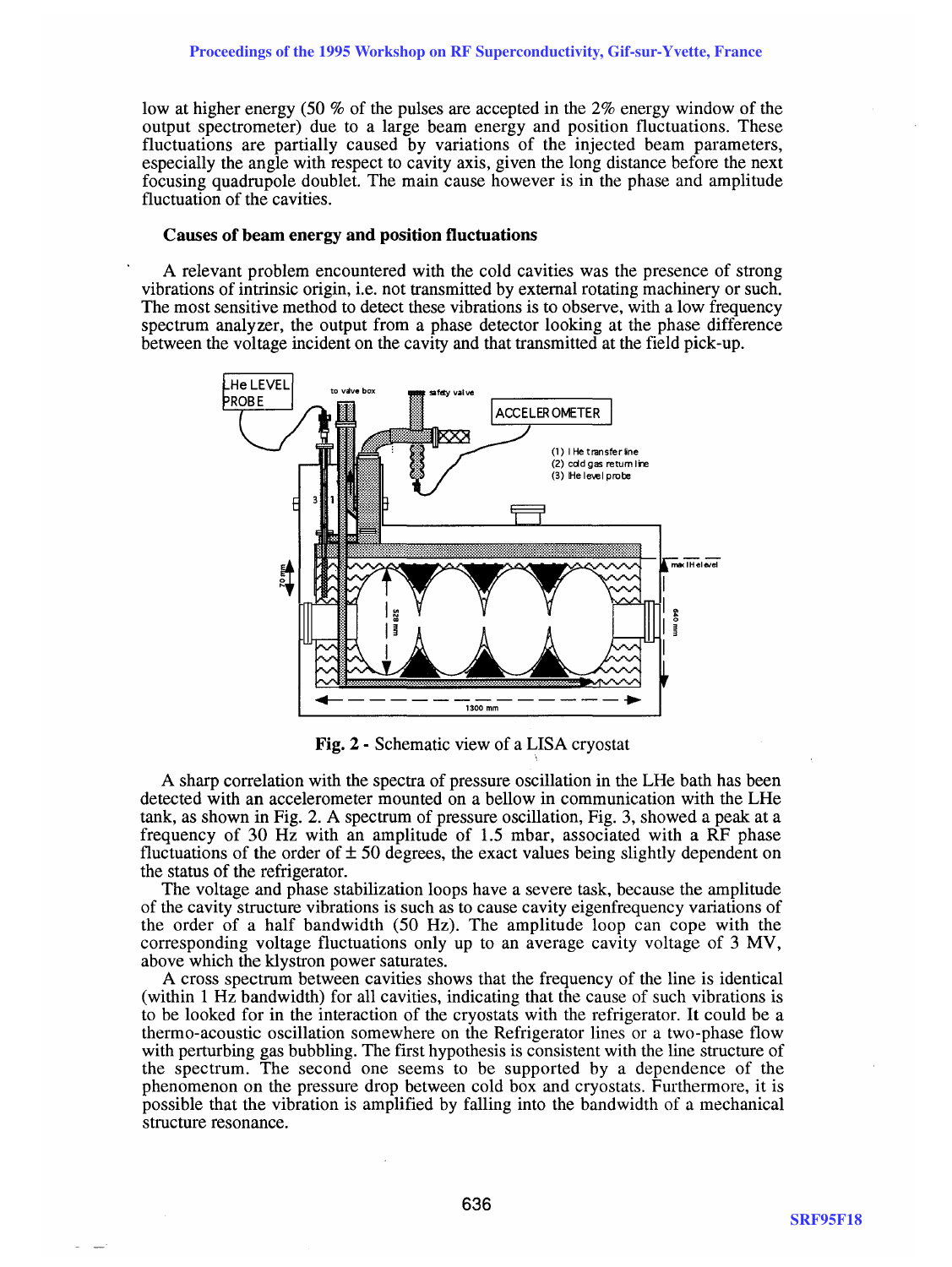# Proceedings of the 1995 Workshop on RF Superconductivity, Gif-sur-Yvette, France



**Fig. 3 - Helium pressure (above) and cavity phase error signal (below) spectra. Average bath pressure 150 mbar, it shows a peak at 30 Hz frequency with a pressure oscillation amplitude of 1.5 mbar (above) correlated to a cavity RF phase oscillation of ±50o (below) at the same frequency.** 





**Our attempts to reduce the beam instability has been twofold. The first way has been to modify the refrigerator parameters until we succeeded to reduce pressure oscillations**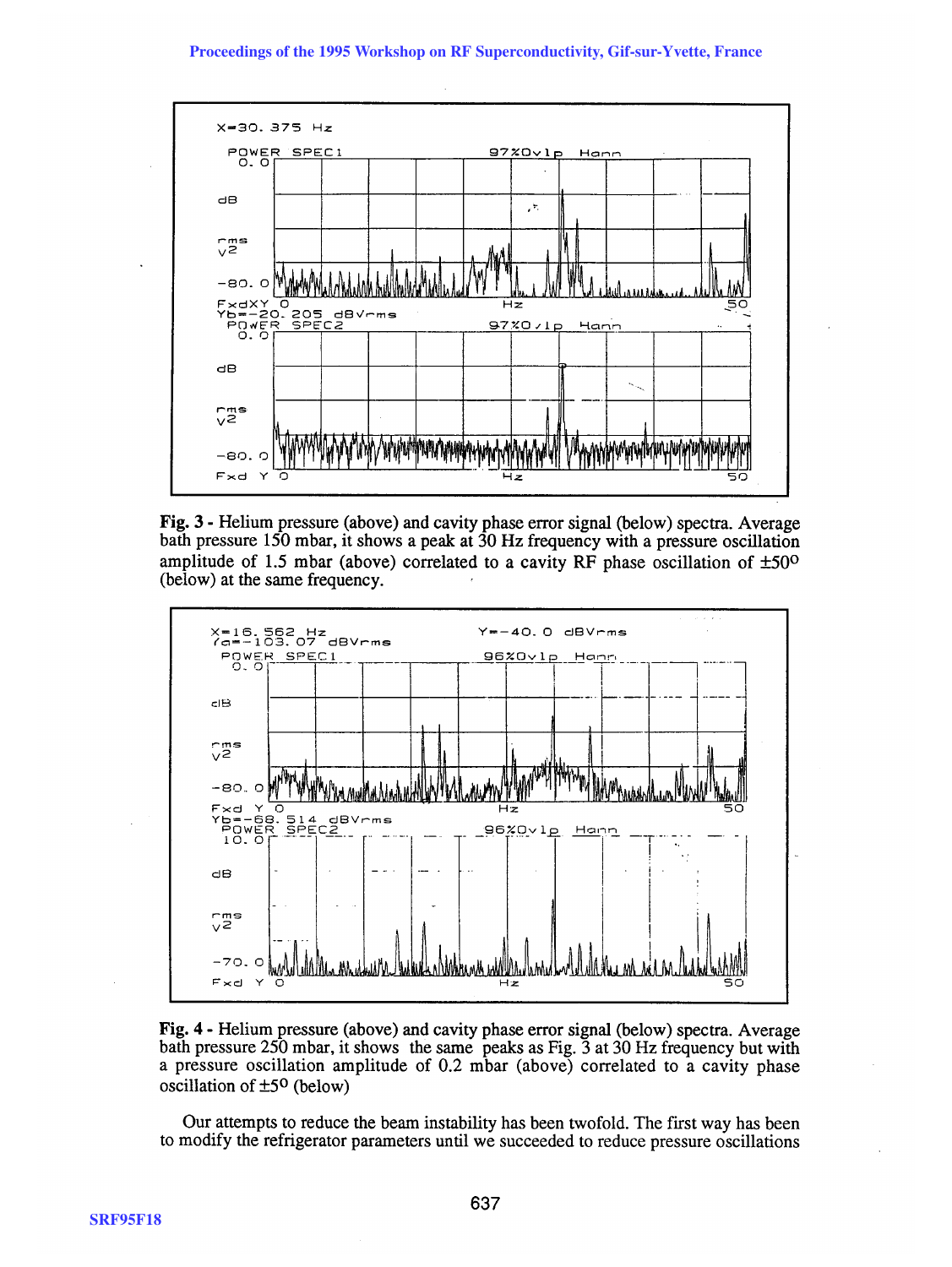and to have cavity eigenfrequency variations within the cavity bandwidth. Increasing pressure in the Suction line together with a decoupling of the Cryostats from the common gas return line allow us to work in a more stable condition up to  $4 \text{ MV/m}$  per cavity. With 250 mbar average pressure in the Cryostats, the pressure oscillation at 30 Hz frequency is reduced to  $\overline{0.2}$  mbar amplitude correlated to a cavity phase oscillation of  $\pm 5^{\circ}$ , as shown in Fig 4.

The second task, that is still under way, is to improve the electronic feedback loops that stabilize the phase and voltage of each cavity individually

# **Cavities Q degradation and field unflatness.**

When the cavities are operated above 4 MV/m per cavity the power dissipation exceeds the design load of the Refrigerator revealing a strong Q degradation and forcing us to work in pulsed mode. In fact Q degradation is the main limitation of cavity performance. No quench is usually detected up to 6 MV/m

A new method has been devised to measure  $Q_0$  calorimetrically, on line with the refrigerator [1]. This turns out to be important to control the performance and the stability of the machine, and can only be done calorimetrically unless the cavity is equipped with a variable coupler.

We noticed that going from factory to LISA, while at low field Qo is only slightly altered, there is a remarkable lowering of the Q versus  $E_{acc}$  curve "'knee" (from  $\sim$ 4 to  $\sim$ 3MV/m), to be attributed to field emission as X-ray measurement also show.

This behavior could be attributed to some contaminant having migrated to the surface of the cavities from the adjacent parts of the accelerator although the vacuum level next to the cavities, obtained without taking any special precaution during assembly other than those pertaining to a good vacuum practice, is in the range of  $10^{-9}$ mbar. We tried unsuccessfully to clean the surface by standard RF conditioning with peak accelerating fields of up to about 6 MV/m, limited by available klystron power and coupling, in short pulses (0.3 ms). The peak power turns out not to be sufficient to process cavities even after lengthy pulsing.

The low field value at which field emission becomes significant prompted us to consider possible field flatness degradation due to alteration of the tune of individual cells in the course of the various successive manipulations of the cavities. A much higher than average field in one of the cells would in fact limit the performance of the whole cavity.

Measurements of field distribution performed at the factory by the usual perturbative method had given a field unflatness figure of ±5%. Because the method could obviously not be applied to cavities in-situ, information on the order of magnitude of the field flatness could only be obtained indirectly from comparing the measured dispersion curve with the theoretical one and with similar measurements performed on known cavities, as explained in the following.

 $2 - \omega^2$ From the definition of coupling constant  $K = \frac{w\pi}{2} \frac{w_0}{r^2}$  and dispersion relation  $2\omega_0^2$ 

 $\omega_0^2 = \omega_0^2(1 + K(1 - \cos \vartheta))$ , eliminating  $\omega_0$  on the previous equations, we compute the

effective coupling constants from measured resonance frequencies with the following  
relation: 
$$
K_{\vartheta} = \frac{\omega_{\pi}^2 - \omega_{\vartheta}^2}{2\omega_{\vartheta}^2 - \omega_{\pi}^2 (1 - \cos \vartheta)}
$$
 with  $\vartheta = \frac{\pi}{4}, \frac{\pi}{2}, \frac{3\pi}{4}$ .

In a well tuned cavity all the  $K_{\theta}$  must be equal and hence  $\Delta K / \langle K \rangle = 0$ , where  $\Delta K = K_{\vartheta}^{Max} - K_{\vartheta}^{min}$ . On the contrary  $\Delta K / \langle K \rangle \neq 0$  is an approximate indication of the cavity field unflatness.

In Table II we report coupling constants from measured frequencies of the LISA cavities and for comparison two cases of DESY cavities.